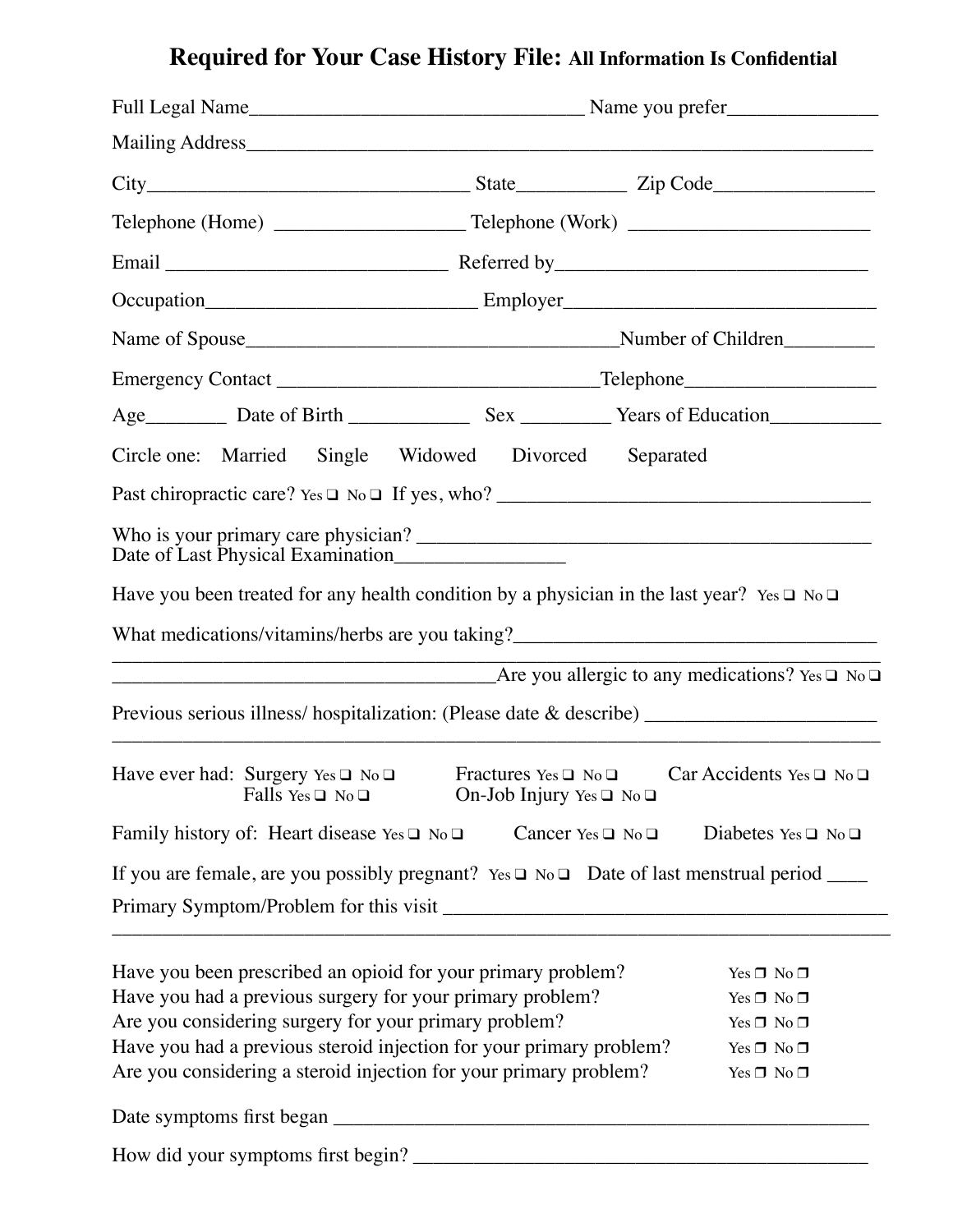| Pains is: Constant $\Box$ Intermittent $\Box$ Is your condition getting? Worse $\Box$ Better $\Box$ Same $\Box$ |                                                           |
|-----------------------------------------------------------------------------------------------------------------|-----------------------------------------------------------|
| What activities aggravate your condition?                                                                       |                                                           |
| What activities lessen your symptoms?                                                                           |                                                           |
| Is condition worse during certain times of the day?                                                             |                                                           |
| Is this condition interfering with work? Yes $\Box$ No $\Box$                                                   | sleep? Yes $\Box$ No $\Box$ routine? Yes $\Box$ No $\Box$ |
|                                                                                                                 |                                                           |

| List home remedies tried       |                                   |                           |
|--------------------------------|-----------------------------------|---------------------------|
|                                | Do you have any of the following? |                           |
| <b>Constitutional</b>          | <b>Respiratory</b>                | <b>Neurological</b>       |
| <b>Unexplained Weight Loss</b> | Cold/Flu/Cough                    | Headaches                 |
| Fatigue or Weakness            | Coughing Blood                    | Memory Loss               |
| Fever                          | <b>Wheezing</b>                   | Tremors                   |
| <b>Eyes</b>                    | <b>Gastrointestinal</b>           | Numbness                  |
| Glaucoma                       | Nausea or Vomiting                | Loss of Strength          |
| Cataracts                      | Constipation                      | Seizures                  |
| Double Vision                  | Diarrhea                          | <b>Mental Status</b>      |
| Ears, Nose, Throat             | Digestive Problems                | Anxiety/Depression        |
| Difficulty Hearing             | Genitourinary                     | <b>Mood Swings</b>        |
| Buzzing or Ringing in Ears     | Blood in Urine                    | Difficult Sleeping        |
| <b>Dizziness</b>               | <b>Bladder Leakage</b>            | <b>Stress</b>             |
| Loss of Smell                  | <b>Burning/Frequent Urination</b> | <b>Endocrine</b>          |
| Sinus Trouble                  | <b>Musculoskeletal</b>            | Loss of Hair              |
| Difficulty Swallowing          | Spinal Pain                       | Heat/Cold Intolerance     |
| Loss of Taste                  | Joint Swelling                    | Diabetes                  |
| <b>Skin</b>                    | <b>Joint Stiffness</b>            | <b>Excessive Sweating</b> |
| Rashes                         | Cardiovascular                    | Change in Appetite        |
| Hives                          | Chest Pain                        | Hematologic/Lymphatic     |
| Itching                        | Shortness of Breath               | Ease of bruising          |
| Allergic/Immunologic           | <b>Racing Heartbeat</b>           | <b>Gums Bleed Easily</b>  |
| Hives/Hay Fever                | <b>Fainting Spells</b>            | <b>Enlarged Glands</b>    |
|                                |                                   |                           |

*Check if you have had any of the following symptoms in the last 30 days:* Pain worse at night  $\Box$  Constant pain unrelated to motion  $\Box$  Unexplained weight loss  $\Box$ <br>Loss of bowel or bladder control  $\Box$  Bacterial infection  $\Box$  Surgery  $\Box$  Fever or chills  $\Box$ Loss of bowel or bladder control  $\Box$  Bacterial infection  $\Box$  Surgery  $\Box$ *Check if you have ever had any of the following:*

History of Cancer ❑ History of HIV ❑ Use of Steroids ❑ Use of IV Drugs ❑ Blood Transfusions ❑

\*NOTICE TO NEW PATIENTS: Full payment is due at the end of each visit for services rendered. I give permission to the clinic to perform necessary tests and treatments.

AGREEMENT FOR PATIENTS WITH INSURANCE: I will pay all co-payments or unmet deductible balances at the time of services, and I authorize direct payment from my insurance company to this office. I understand that I am personally responsible for any remaining balance this office does not collect from insurance proceeds. In the event of my default, I promise to pay legally allowed interest on my indebtedness, together with collection costs and reasonable attorney's fees. I authorize the release of any information you deem appropriate to any insurance company. Signature  $\frac{105 \text{ m}}{2}$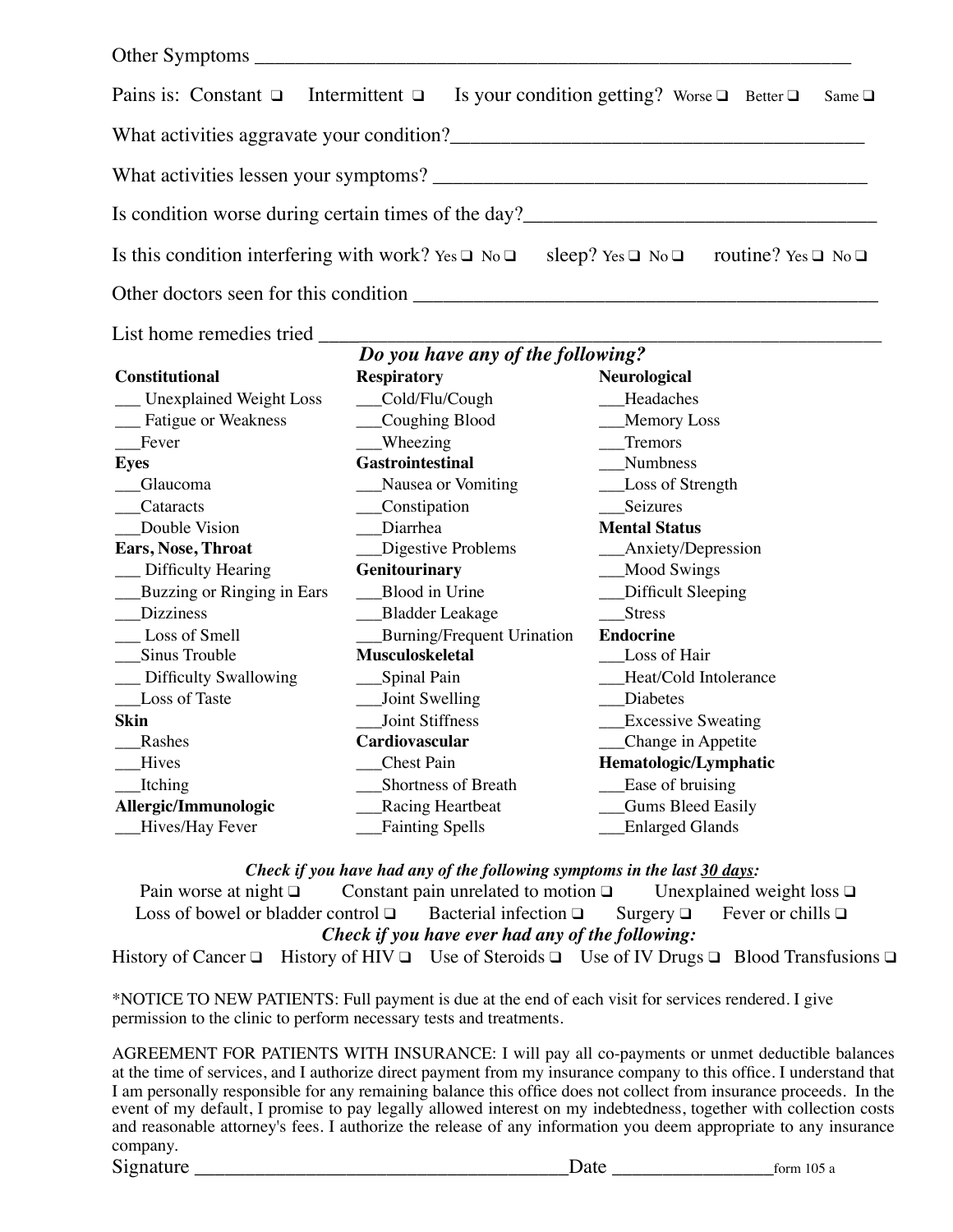**Where is your pain now?** Mark the areas where you feel sensations using the appropriate symbols. Please mark an X on the area where the pain is now worst.



**How bad is your pain?** On the scale below circle your pain.

| <i>Right now</i> No pain $0 \t1 \t2 \t3 \t4 \t5 \t6 \t7 \t8 \t9 \t10$ Worst possible pain |  |  |  |  |  |  |  |  |  |  |                                                                                                                                                                                                                               |
|-------------------------------------------------------------------------------------------|--|--|--|--|--|--|--|--|--|--|-------------------------------------------------------------------------------------------------------------------------------------------------------------------------------------------------------------------------------|
| On average No pain 0 1 2 3 4 5 6 7 8 9 10 Worst possible pain                             |  |  |  |  |  |  |  |  |  |  |                                                                                                                                                                                                                               |
| At its very worst No pain 0 1 2 3 4 5 6 7 8 9 10 Worst possible pain                      |  |  |  |  |  |  |  |  |  |  |                                                                                                                                                                                                                               |
| Overall, is your pain generally: improving $\Box$ same $\Box$ worsening $\Box$            |  |  |  |  |  |  |  |  |  |  |                                                                                                                                                                                                                               |
| Name                                                                                      |  |  |  |  |  |  |  |  |  |  | Date and the same of the same of the same of the same of the same of the same of the same of the same of the same of the same of the same of the same of the same of the same of the same of the same of the same of the same |
| form $102$                                                                                |  |  |  |  |  |  |  |  |  |  |                                                                                                                                                                                                                               |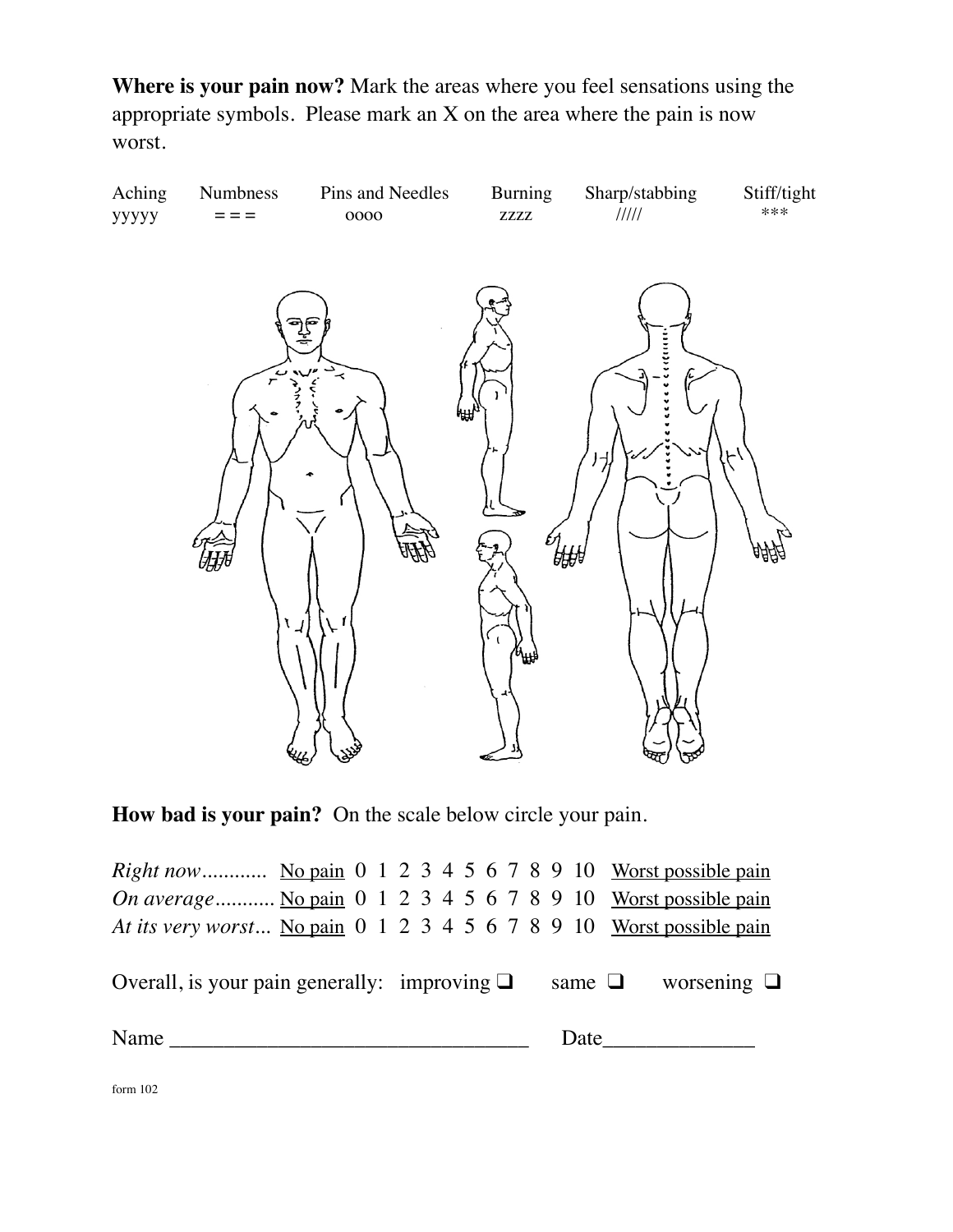## **Lifestyle**

It is important that we understand your general lifestyle. Please check mark the one choice which **most closely** describes your general lifestyle for each question.

1. Smoking. (For cigars, pipes, or chewing tobacco estimate the amount of tobacco used.)

|                | $\Box_1$                                                                | $\Box$ ,       | $\Box_3$    | $\Box_{\scriptscriptstyle{4}}$ | $\Box_{\varsigma}$                                                                           |
|----------------|-------------------------------------------------------------------------|----------------|-------------|--------------------------------|----------------------------------------------------------------------------------------------|
|                | I do not                                                                | I smoke        | I smoke     | I smoke                        | I smoke                                                                                      |
|                | smoke                                                                   | $1/4$ pack     | $1/2$ pack  | $3/4$ pack                     | 1 pack                                                                                       |
|                |                                                                         | or less        | per day     | per day                        | or more                                                                                      |
|                |                                                                         | per day        |             |                                | per day                                                                                      |
| 2. Seat Belts. |                                                                         |                |             |                                |                                                                                              |
|                | $\Box_1$                                                                | $\Box_2$       | $\Box_3$    | $\Box_{4}$                     | $\Box_5$                                                                                     |
|                | I always                                                                | I use          | I use       | I use                          | I never                                                                                      |
|                | use                                                                     | seat belts     | seat belts  | seat belts                     | use                                                                                          |
|                | seat belts                                                              | most of        | some of     | a little of                    | seat belts                                                                                   |
|                |                                                                         | the time       | of the time | the time                       |                                                                                              |
|                |                                                                         |                |             |                                | 3. Exercise. (For this question, exercise means at least 30 minutes of continual activity.)  |
|                | $\Box_1$                                                                | $\Box$ ,       | $\Box$      | $\Box_{\scriptscriptstyle{4}}$ | $\Box_{\varsigma}$                                                                           |
|                | I exercise                                                              | I exercise     | I exercise  | I exercise                     | I am not                                                                                     |
|                | $3$ to $5$                                                              | $\overline{2}$ |             |                                | exercising                                                                                   |
|                | days/week                                                               | days/week      | day/week    | day/month                      |                                                                                              |
|                | 4. Diet. ( <b>Fruits and Vegetables are abbreviated as F &amp; V.</b> ) |                |             |                                |                                                                                              |
|                | $\Box_1$                                                                | $\Box$         | $\Box$      | $\Box_{4}$                     | $\Box_5$                                                                                     |
|                | I eat                                                                   | I eat          | I eat       | I eat                          | I eat                                                                                        |
|                | 5 or more                                                               | 3              | 1           | $1$ to $4$                     | no                                                                                           |
|                | servings of                                                             | servings of    | serving of  | serving of                     | servings of                                                                                  |
|                | F & V                                                                   | F & V          | F & V       | F & V                          | F & V                                                                                        |
|                | per day                                                                 | per day        | per day     | per week                       | per week                                                                                     |
|                | 4-oz. of wine, 1 wine cooler, 1 cocktail, or 1 shot of hard liquor)     |                |             |                                | 5. On average, how many alcohol drinks do you consume per week? (one drink = 12-oz. of beer, |
|                |                                                                         |                |             |                                |                                                                                              |
|                |                                                                         |                |             |                                |                                                                                              |

|                                                            | None |                  | 2 to 7      | 8 to 14     | 15 to 21        | $22$ or |  |  |  |
|------------------------------------------------------------|------|------------------|-------------|-------------|-----------------|---------|--|--|--|
|                                                            |      | drink            | drinks      | drinks      | drinks          | more    |  |  |  |
|                                                            |      | per week         | per week    | per week    | per week drinks |         |  |  |  |
| per week<br>6. In general, how would you rate your health? |      |                  |             |             |                 |         |  |  |  |
| excellent $\Box$                                           |      | very good $\Box$ | $good \Box$ | fair $\Box$ | poor $\Box$     |         |  |  |  |
|                                                            |      |                  |             |             |                 |         |  |  |  |

Patient's Signature\_\_\_\_\_\_\_\_\_\_\_\_\_\_\_\_\_\_\_\_\_\_\_\_\_\_\_\_\_\_\_\_\_\_ Date\_\_\_\_\_\_\_\_\_\_

form 105b **C** Institute of Evidence-Based Chiropractic 2013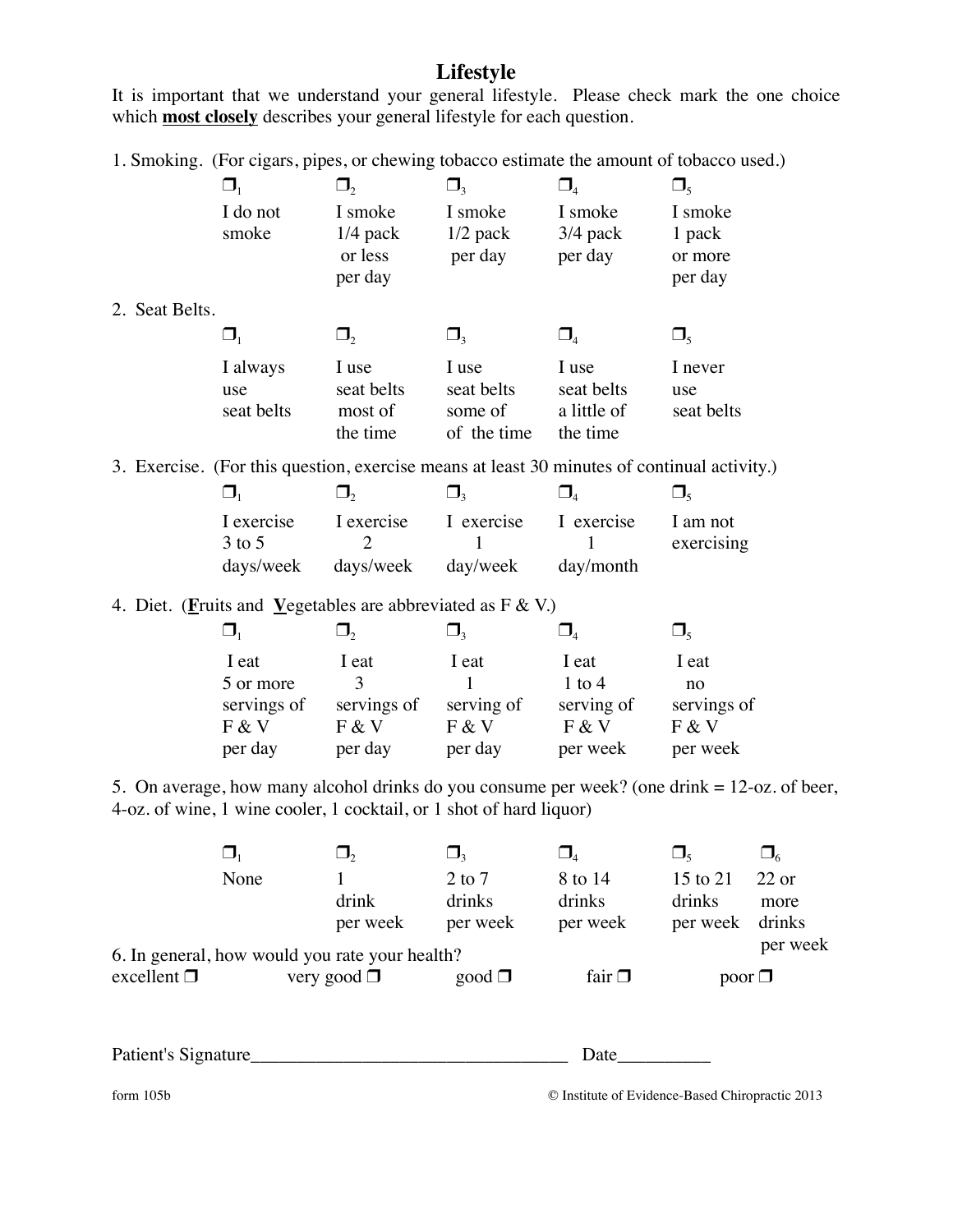## **Screening Questionnaire**

Please read and answer each item carefully. Circle only one **answer** for each item.

|                           | 1. When I am in pain I feel I can't stand it anymore.                                         |                                      |                |                         |                |                            |    |
|---------------------------|-----------------------------------------------------------------------------------------------|--------------------------------------|----------------|-------------------------|----------------|----------------------------|----|
|                           |                                                                                               |                                      |                | 3                       |                |                            |    |
| not at all                | to a slight degree                                                                            | to a moderate degree                 |                | to a great degree       |                | all the time               |    |
|                           | 2. When I am in pain it is awful and I feel that it overwhelms me.                            |                                      |                |                         |                |                            |    |
|                           |                                                                                               |                                      |                |                         |                | 4                          |    |
| not at all                | to a slight degree                                                                            | to a moderate degree                 |                | to a great degree       |                | all the time               |    |
|                           | 3. When I am in pain I become afraid that the pain will get worse.                            |                                      |                |                         |                |                            |    |
|                           |                                                                                               |                                      |                | 3                       |                | 4                          |    |
| not at all                | to a slight degree to a moderate degree                                                       |                                      |                | to a great degree       |                | all the time               |    |
|                           | 4. When I am in pain I wonder whether something serious may happen.                           |                                      |                |                         |                |                            |    |
|                           |                                                                                               |                                      |                |                         |                | 4                          |    |
| not at all                | to a slight degree to a moderate degree                                                       |                                      |                | to a great degree       |                | all the time               |    |
|                           | 5. When I am in pain I keep thinking about how much it hurts.                                 |                                      |                |                         |                |                            |    |
|                           |                                                                                               |                                      |                | 3                       |                | Δ                          |    |
| not at all                | to a slight degree                                                                            | to a moderate degree                 |                | to a great degree       |                | all the time               |    |
|                           |                                                                                               |                                      |                |                         |                |                            |    |
|                           | 6. When I am in pain I can't seem to keep it out of my mind.                                  |                                      |                | 3                       |                | 4                          |    |
| not at all                | to a slight degree                                                                            | to a moderate degree                 |                | to a great degree       |                | all the time               |    |
|                           | 7. In general, how satisfied are you with your job?                                           |                                      |                |                         |                |                            |    |
|                           |                                                                                               |                                      |                | 3                       |                |                            |    |
| completely<br>satisfied   | satisfied                                                                                     | neither satisfied<br>or dissatisfied |                | dissatisfied            |                | completely<br>dissatisfied |    |
| 8. During the past month: |                                                                                               |                                      |                |                         |                |                            |    |
|                           | Have you often been bothered by feeling down, depressed, or hopeless?                         |                                      |                |                         |                | <b>Yes</b>                 | No |
|                           | Have you often been bothered by little interest or pleasure in doing things?                  |                                      |                |                         |                | Yes                        | No |
|                           |                                                                                               |                                      |                |                         |                |                            |    |
|                           | 9. Over the <u>last 2 weeks</u> , how often have you been bothered by the following problems? | Not                                  | Several        | More than               | Nearly         |                            |    |
|                           |                                                                                               |                                      | at all<br>days | half the days every day |                |                            |    |
|                           | Feeling nervous, anxious, or on edge                                                          | $\boldsymbol{0}$                     | 1              |                         | $\mathfrak{Z}$ |                            |    |
|                           | Not being able to stop or control worrying                                                    | $\boldsymbol{0}$                     | 1              | $\frac{2}{2}$           | 3              |                            |    |
|                           |                                                                                               |                                      |                |                         |                |                            |    |
| Patient's Signature       |                                                                                               |                                      |                |                         | Date           |                            |    |

form 105c